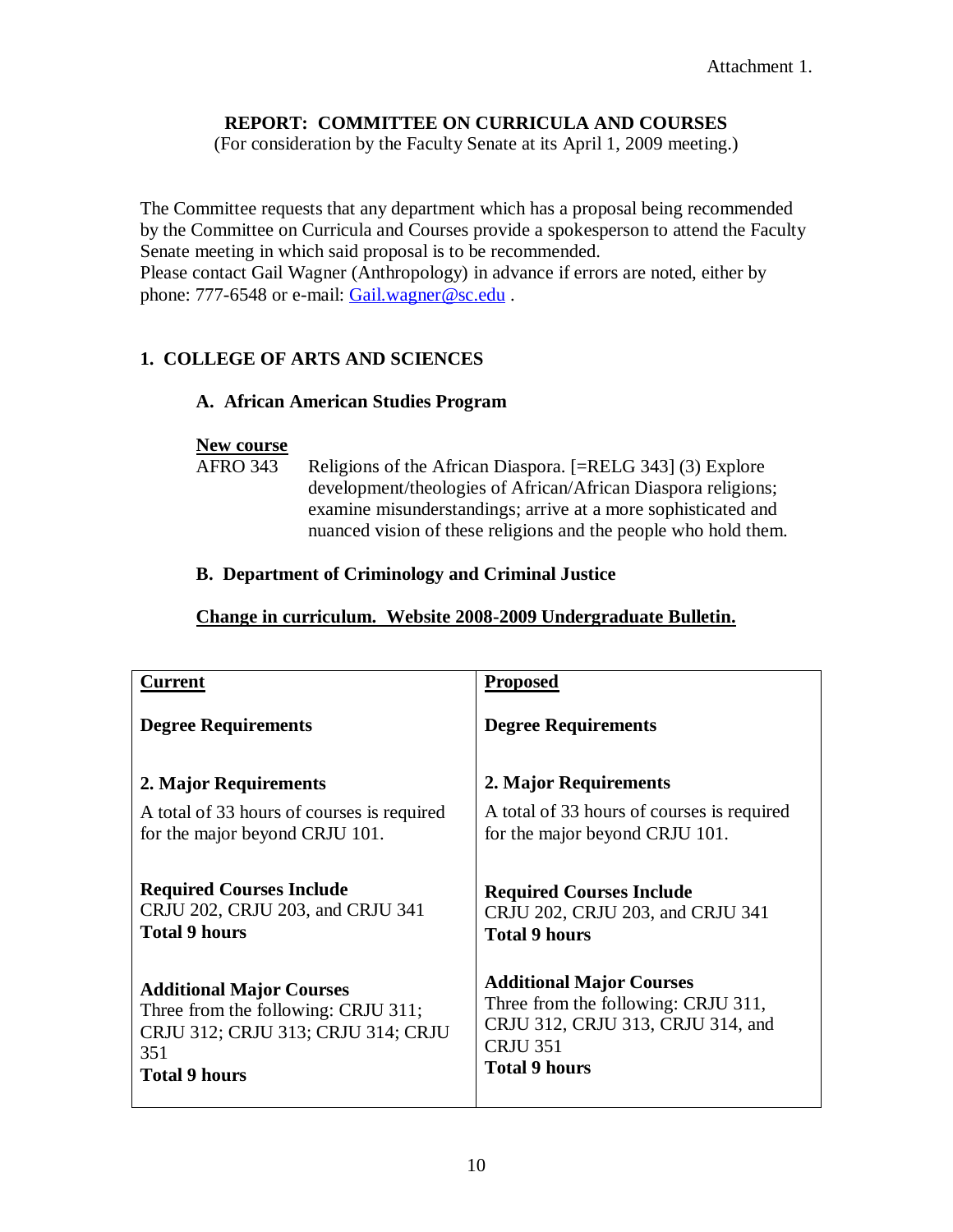| Five courses from: CRJU 321, CRJU 322,<br>CRJU 421; CRJU 422; CRJU 426; CRJU<br>485; CRJU 491; CRJU 494; CRJU 554;<br>CRJU 563; CRJU 577; CRJU 582; CRJU<br>585; CRJU 591<br><b>Total 15 hours</b> | Five additional CRJU courses numbered<br>300 or above selected with the consent of<br>the department's Office of Academic<br>Programs<br>Total (15 hours) |
|----------------------------------------------------------------------------------------------------------------------------------------------------------------------------------------------------|-----------------------------------------------------------------------------------------------------------------------------------------------------------|
|----------------------------------------------------------------------------------------------------------------------------------------------------------------------------------------------------|-----------------------------------------------------------------------------------------------------------------------------------------------------------|

## **C. School of the Environment**

#### **New course**

ENVR 501 Special Topics in the Environment. (3) (Prereq: ENVR 101 or ENVR 201 or consent of instructor) An in-depth analysis course of a specific interdisciplinary environmental topic. Course content varies and will be announced in the schedule of classes by suffix and title.

#### **D. Department of Languages, Literatures, and Cultures**

#### **New course**

CHIN 335 Women in China. [=WGST 335] (3) Introduces the connection between gender and the Chinese national imagination Readings include cultural and historical documents that purport to explain the experience of women in China. Readings in English. Taught in English.

## **E. Department of History**

#### **Addition of Internet Delivery to Existing Course**

HIST 111 United States History to 1865. (3)

## **F. Department of Religious Studies**

## **New Course**

- RELG 333 Women and Religion. [=WGST 333] (3) Identify historical strands that construct contemporary women's roles in organized religion; analyze theological statements about women across particular traditions; and explore formal and informal religious traditions shaped by women.
- RELG 343 Religions of the African Diaspora. [=AFRO 343] (3) Explore development/theologies of African/African Diaspora religions; examine misunderstandings; arrive at a more sophisticated and nuanced vision of these religions and the people who hold them.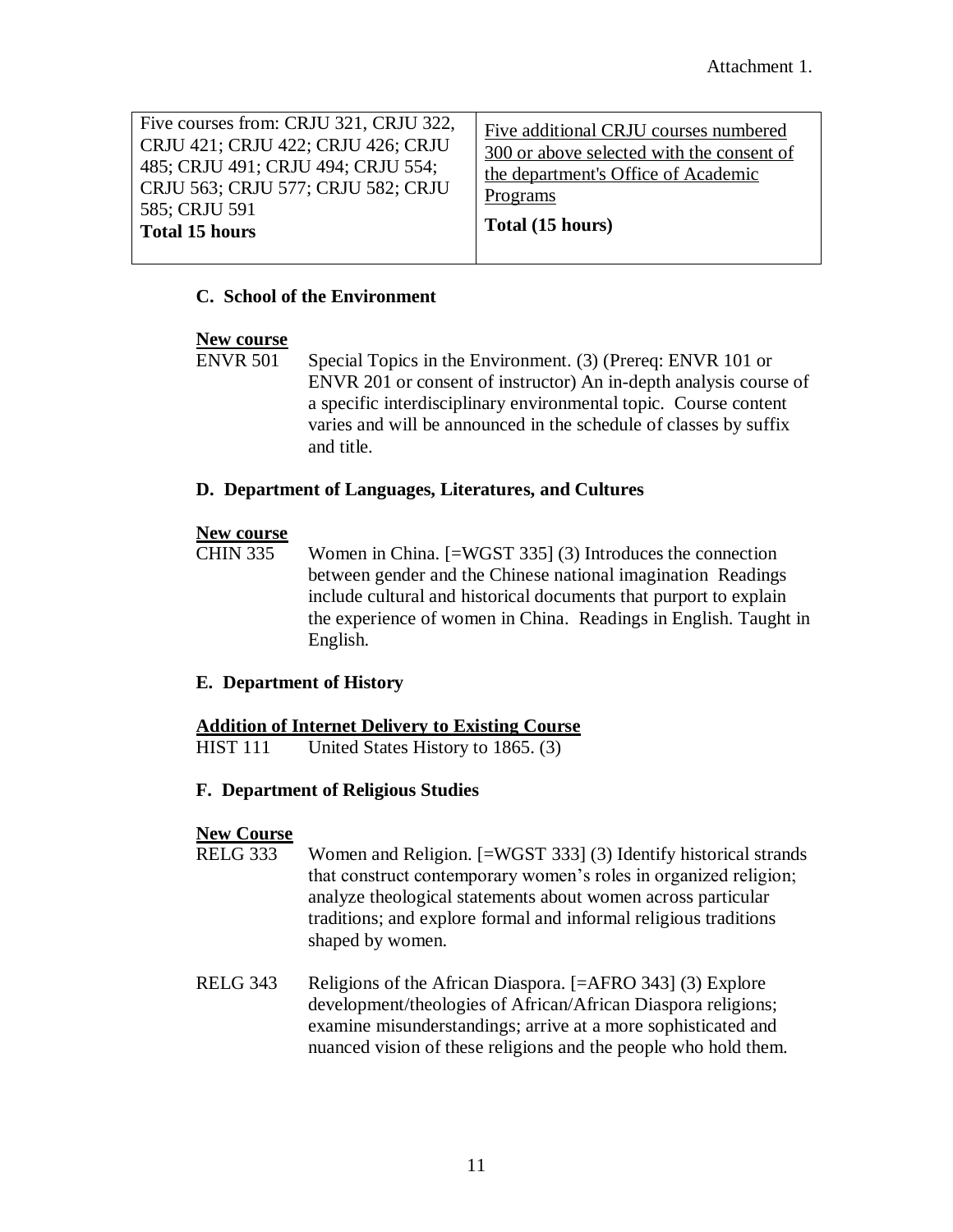- RELG 383 Introduction to Judaism. (3) Overview of Jewish experiences, beliefs, practices from a contextual point of view.
- RELG 384 Classical Jewish Texts. (3) Reading and analyzing key Jewish texts from the Bible, Talmud, Midrash, Jewish law, and kabbalistic texts to  $21<sup>st</sup>$  century philosophers.
- RELG 488 Perspective in Religious Studies. (3) Build an understanding of the contexts of religious studies; participate in ongoing scholarly discussions; and expand the serious student's skills in critically analyzing religions.

## **G. Women's and Gender Studies Program**

# **New course**

- Women and Religion.  $[=RELG 333]$  (3) Identify historical strands that construct contemporary women's roles in organized religion; analyze theological statements about women across particular traditions; and explore formal and informal religious traditions shaped by women.
- WGST 335 Women in China. [=CHIN 335] (3) Introduces the connection between gender and the Chinese national imagination Readings include cultural and historical documents that purport to explain the experience of women in China. Readings in English. Taught in English.

# **2. MOORE SCHOOL OF BUSINESS**

## **Change in curriculum. Website 2008-2009 Undergraduate Bulletin, Bachelor of Science in Business Administration**

| <b>Current 2-25-09</b>                               | <b>Proposed</b>                                      |
|------------------------------------------------------|------------------------------------------------------|
| <b>Bachelor of Science in Business</b>               | <b>Bachelor of Science in Business</b>               |
| <b>Administration</b>                                | <b>Administration</b>                                |
| (122 hours minimum for all majors except             | (122 hours minimum for all majors except             |
| accounting, which requires 127 hours, and            | accounting, which requires 127 hours, and            |
| international business, which requires a             | international business, which requires a             |
| minimum of 428-hours)                                | minimum of 125 hours)                                |
| The business administration curriculum allows        | The business administration curriculum allows        |
| sufficient flexibility for adaptation to a student's | sufficient flexibility for adaptation to a student's |
| particular interests and goals. A minimum of         | particular interests and goals. A minimum of         |
| 122 hours is required for the B.S. degree in all     | 122 hours is required for the B.S. degree in all     |
| majors except accounting, which requires 127         | majors except accounting, which requires 127         |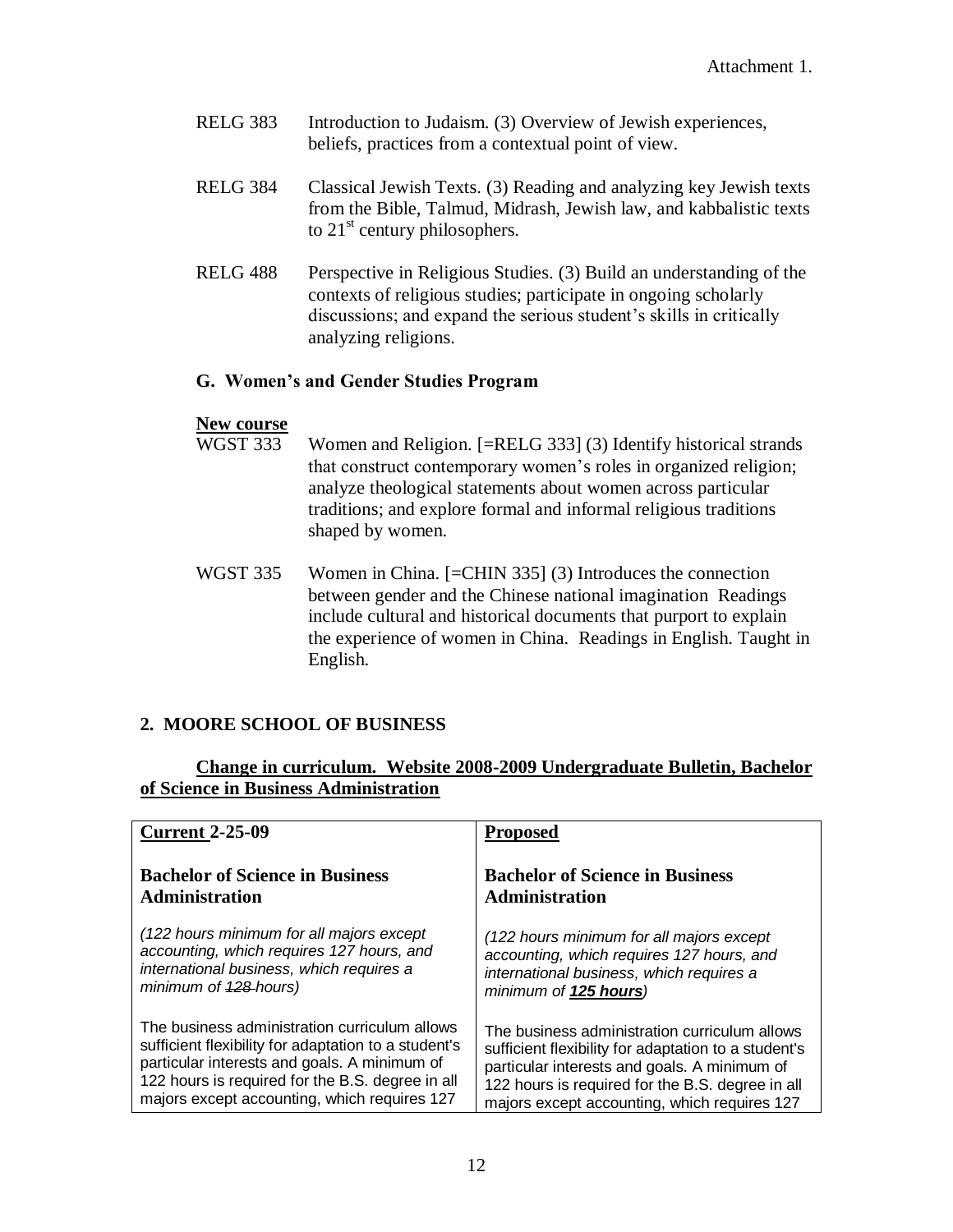| hours, and international business, which<br>requires a minimum of 428 hours. They are<br>divided between courses in business<br>administration and general education courses<br>in English, history, foreign languages, natural<br>and behavioral sciences, and other disciplines.<br>All business administration students are<br>required to earn 40 hours in a common core                                                 | hours, and international business, which<br>requires a minimum of 125 hours. They are<br>divided between courses in business<br>administration and general education courses<br>in English, history, foreign languages, natural<br>and behavioral sciences, and other disciplines.<br>All business administration students are<br>required to earn 40 hours in a common core                                                 |
|------------------------------------------------------------------------------------------------------------------------------------------------------------------------------------------------------------------------------------------------------------------------------------------------------------------------------------------------------------------------------------------------------------------------------|------------------------------------------------------------------------------------------------------------------------------------------------------------------------------------------------------------------------------------------------------------------------------------------------------------------------------------------------------------------------------------------------------------------------------|
| sequence of business subjects. The major field<br>for all majors except accounting and<br>international business* requires 12-21 hours<br>beyond the common core. If a major requires<br>only 12 hours, then a minimum of 9 additional<br>hours of advisor-approved course work in<br>business/economics must be completed. A<br>minimum of 18 credit hours in additional<br>directed general education courses is required. | sequence of business subjects. The major field<br>for all majors except accounting and<br>international business* requires 12-21 hours<br>beyond the common core. If a major requires<br>only 12 hours, then a minimum of 9 additional<br>hours of advisor-approved course work in<br>business/economics must be completed. A<br>minimum of 18 credit hours in additional<br>directed general education courses is required. |
| The school has developed options designed to<br>complement core and major requirements.<br>Information and assistance in the development<br>and selection of options are available through<br>the advising facilities of the school.                                                                                                                                                                                         | The school has developed options designed to<br>complement core and major requirements.<br>Information and assistance in the development<br>and selection of options are available through<br>the advising facilities of the school.                                                                                                                                                                                         |
| *The accounting major requires 26 hours.<br>International business requires a second major<br>in business. International business majors<br>range from 27 to 36 hours, depending on the                                                                                                                                                                                                                                      | *The accounting major requires 26 hours.<br>International business requires a second major<br>in business. International business majors<br>range from 27 to 36 hours, depending on the                                                                                                                                                                                                                                      |
| double major selected.                                                                                                                                                                                                                                                                                                                                                                                                       | double major selected.                                                                                                                                                                                                                                                                                                                                                                                                       |
| <b>Degree Requirements</b>                                                                                                                                                                                                                                                                                                                                                                                                   | <b>Degree Requirements</b>                                                                                                                                                                                                                                                                                                                                                                                                   |
| 1. General Education Requirements (43-47<br>hours)                                                                                                                                                                                                                                                                                                                                                                           | 1. General Education Requirements (40-44<br>hours)                                                                                                                                                                                                                                                                                                                                                                           |
| ENGL 101, 102 (6 hours)                                                                                                                                                                                                                                                                                                                                                                                                      | ENGL 101, 102 (6 hours)                                                                                                                                                                                                                                                                                                                                                                                                      |
| SPCH 140 or 230 (3 hours)                                                                                                                                                                                                                                                                                                                                                                                                    | SPCH 140 or 230 (3 hours)                                                                                                                                                                                                                                                                                                                                                                                                    |
| Literature: One English course selected from<br>ENGL 282-286 (3 hours)                                                                                                                                                                                                                                                                                                                                                       | Literature: One English course selected from                                                                                                                                                                                                                                                                                                                                                                                 |
| Numerical and Analytical Reasoning: MATH                                                                                                                                                                                                                                                                                                                                                                                     | ENGL 282-286 (3 hours)<br>Numerical and Analytical Reasoning: MATH                                                                                                                                                                                                                                                                                                                                                           |
| 122 or 141 and either math at the next higher                                                                                                                                                                                                                                                                                                                                                                                | 122 or 141 and either math at the next higher                                                                                                                                                                                                                                                                                                                                                                                |
| level or PHIL 110 (6-8 hours)<br>Two courses in behavioral sciences, elected                                                                                                                                                                                                                                                                                                                                                 | level or PHIL 110 (6-8 hours)<br>One course in behavioral sciences, elected                                                                                                                                                                                                                                                                                                                                                  |
| from anthropology, sociology, psychology (6                                                                                                                                                                                                                                                                                                                                                                                  | from anthropology, sociology, psychology (3                                                                                                                                                                                                                                                                                                                                                                                  |
| hours)<br>Two courses from the natural sciences                                                                                                                                                                                                                                                                                                                                                                              | hours)                                                                                                                                                                                                                                                                                                                                                                                                                       |
| including one laboratory course selected from                                                                                                                                                                                                                                                                                                                                                                                | Two courses from the natural sciences<br>including one laboratory course selected from                                                                                                                                                                                                                                                                                                                                       |
| astronomy, biology, chemistry, geology, marine                                                                                                                                                                                                                                                                                                                                                                               | astronomy, biology, chemistry, geology, marine                                                                                                                                                                                                                                                                                                                                                                               |
| science, physics (7-8 hours)<br>One course in the fine arts* (3 hours)                                                                                                                                                                                                                                                                                                                                                       | science, physics (7-8 hours)<br>One course in the fine arts* (3 hours)                                                                                                                                                                                                                                                                                                                                                       |
| HIST 112 (3 hours)                                                                                                                                                                                                                                                                                                                                                                                                           | <b>HIST 112 (3 hours)</b>                                                                                                                                                                                                                                                                                                                                                                                                    |
| Foreign Languages--students shall                                                                                                                                                                                                                                                                                                                                                                                            | Foreign Languages--students shall                                                                                                                                                                                                                                                                                                                                                                                            |
| demonstrate in one foreign language the ability<br>to comprehend the topic and main ideas in                                                                                                                                                                                                                                                                                                                                 | demonstrate in one foreign language the ability<br>to comprehend the topic and main ideas in                                                                                                                                                                                                                                                                                                                                 |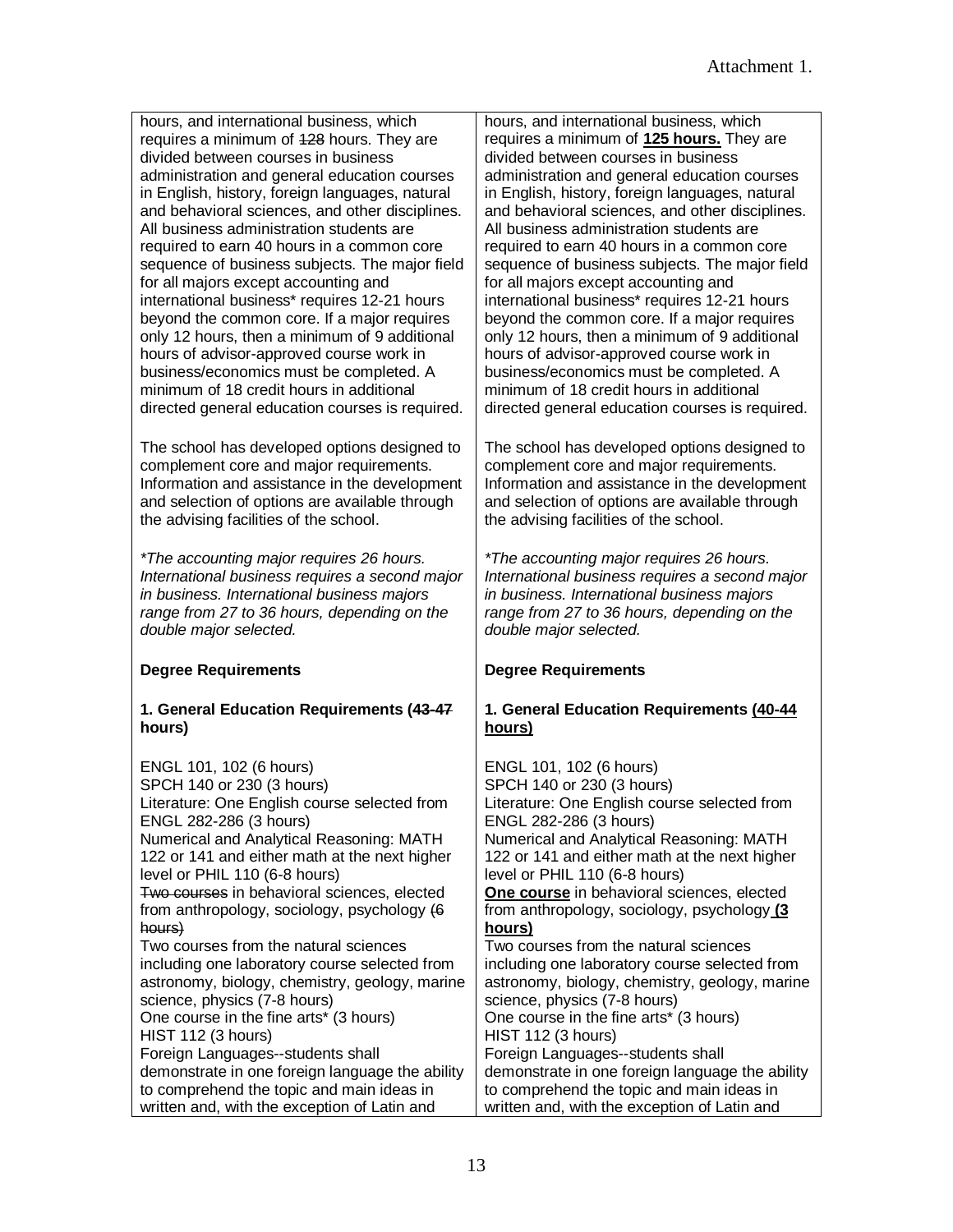| Ancient Greek, spoken texts on familiar<br>subjects. This ability can be demonstrated by<br>achieving a score of two or better on a USC<br>foreign language test. Those failing to do so<br>must satisfactorily complete equivalent study of<br>foreign language at USC.<br>Two courses selected from the following fields:<br>foreign languages, economics (other than 224),<br>geography, government and international<br>studies, history (other than 112), philosophy<br>(other than 110, 111), religious studies (6-7<br>hours). | Ancient Greek, spoken texts on familiar<br>subjects. This ability can be demonstrated by<br>achieving a score of two or better on a USC<br>foreign language test. Those failing to do so<br>must satisfactorily complete equivalent study of<br>foreign language at USC.<br>Two courses selected from the following fields:<br>foreign languages, economics (other than 224),<br>geography, government and international<br>studies, history (other than 112), philosophy<br>(other than 110, 111), religious studies (6-7<br>hours).                                                                                                                                                                                                                                                                                                                                                                                                                                                                                                                                                                  |
|---------------------------------------------------------------------------------------------------------------------------------------------------------------------------------------------------------------------------------------------------------------------------------------------------------------------------------------------------------------------------------------------------------------------------------------------------------------------------------------------------------------------------------------|--------------------------------------------------------------------------------------------------------------------------------------------------------------------------------------------------------------------------------------------------------------------------------------------------------------------------------------------------------------------------------------------------------------------------------------------------------------------------------------------------------------------------------------------------------------------------------------------------------------------------------------------------------------------------------------------------------------------------------------------------------------------------------------------------------------------------------------------------------------------------------------------------------------------------------------------------------------------------------------------------------------------------------------------------------------------------------------------------------|
| *Courses selected from the following areas: art,<br>music, theatre, or creative writing. Performance<br>courses may not apply to this requirement.                                                                                                                                                                                                                                                                                                                                                                                    | *Courses selected from the following areas: art,<br>music, theatre, or creative writing. Performance<br>courses may not apply to this requirement.                                                                                                                                                                                                                                                                                                                                                                                                                                                                                                                                                                                                                                                                                                                                                                                                                                                                                                                                                     |
|                                                                                                                                                                                                                                                                                                                                                                                                                                                                                                                                       |                                                                                                                                                                                                                                                                                                                                                                                                                                                                                                                                                                                                                                                                                                                                                                                                                                                                                                                                                                                                                                                                                                        |
|                                                                                                                                                                                                                                                                                                                                                                                                                                                                                                                                       |                                                                                                                                                                                                                                                                                                                                                                                                                                                                                                                                                                                                                                                                                                                                                                                                                                                                                                                                                                                                                                                                                                        |
|                                                                                                                                                                                                                                                                                                                                                                                                                                                                                                                                       |                                                                                                                                                                                                                                                                                                                                                                                                                                                                                                                                                                                                                                                                                                                                                                                                                                                                                                                                                                                                                                                                                                        |
|                                                                                                                                                                                                                                                                                                                                                                                                                                                                                                                                       |                                                                                                                                                                                                                                                                                                                                                                                                                                                                                                                                                                                                                                                                                                                                                                                                                                                                                                                                                                                                                                                                                                        |
|                                                                                                                                                                                                                                                                                                                                                                                                                                                                                                                                       |                                                                                                                                                                                                                                                                                                                                                                                                                                                                                                                                                                                                                                                                                                                                                                                                                                                                                                                                                                                                                                                                                                        |
|                                                                                                                                                                                                                                                                                                                                                                                                                                                                                                                                       |                                                                                                                                                                                                                                                                                                                                                                                                                                                                                                                                                                                                                                                                                                                                                                                                                                                                                                                                                                                                                                                                                                        |
| 6. International Experience (6 hours) The<br>program also requires a 6-hour international<br>experience that may be used to fulfill other<br>degree requirements.                                                                                                                                                                                                                                                                                                                                                                     | 5. Internationalization Requirement (9<br>hours) The program also requires 9-hours<br>of coursework with international content<br>that may be used to fulfill other degree<br>requirements. 3 hours must be taken from<br>an approved list of courses offered by the<br><b>Moore School of Business which contain</b><br>international business or international<br>economics content. The following course<br>options can also be used to satisfy the<br>three credit hours of this requirement:<br>Approved coursework containing<br>international business or international<br>economics content, taken at a semester<br>abroad program; an approved Maymester or<br><b>Summer overseas course containing</b><br>international business or international<br>economics content; an approved internship<br>course in international business wherein a<br>student would obtain discipline- related<br>work experience in a foreign country; or an<br>approved service-learning component.<br>Students may choose from one of the<br>following options to complete the remaining<br>6 hour requirement: |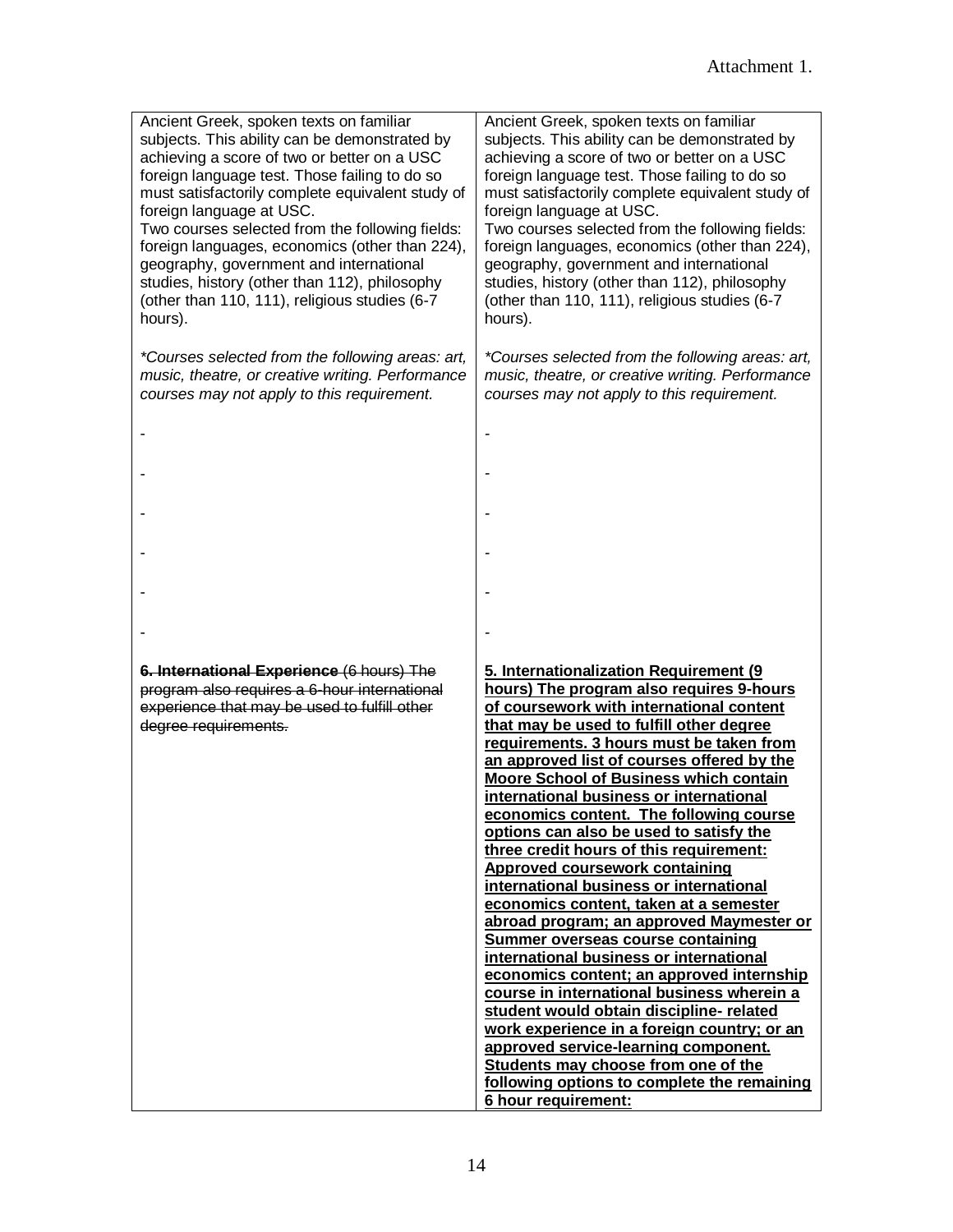|                                               | Language: Two language courses at the 200<br>or above level OR:<br>Electives: Two approved courses with<br>international content taken either inside or<br>outside the Moore School of Business from<br>a list available in the undergraduate office. |
|-----------------------------------------------|-------------------------------------------------------------------------------------------------------------------------------------------------------------------------------------------------------------------------------------------------------|
| 5. Directed General Education Course Work     | 6. Directed General Education Course Work                                                                                                                                                                                                             |
| (non-BA) (minimum of 18 hours) Directed non-  | (non-BA)                                                                                                                                                                                                                                              |
| BA course work may be selected from a         | (minimum of 18 hours) Directed non-BA course                                                                                                                                                                                                          |
| University-wide list of approved minors. The  | work may be selected from a University-wide                                                                                                                                                                                                           |
| minor is normally a minimum of 18 hours of    | list of approved minors. The minor is normally a                                                                                                                                                                                                      |
| prescribed courses in one subject area.       | minimum of 18 hours of prescribed courses in                                                                                                                                                                                                          |
| Students not selecting such a minor may       | one subject area. Students not selecting such a                                                                                                                                                                                                       |
| submit an alternative program of study to     | minor may submit an alternative program of                                                                                                                                                                                                            |
| satisfy the non-BA approved course work. The  | study to satisfy the non-BA approved course                                                                                                                                                                                                           |
| proposed alternative program of study must be | work. The proposed alternative program of                                                                                                                                                                                                             |
| approved by the Undergraduate Program         | study must be approved by the Undergraduate                                                                                                                                                                                                           |
| Executive Committee. All minor courses or     | Program Executive Committee. All minor                                                                                                                                                                                                                |
| courses approved as alternatives must be      | courses or courses approved as alternatives                                                                                                                                                                                                           |
| passed with a grade of C or better.           | must be passed with a grade of C or better.                                                                                                                                                                                                           |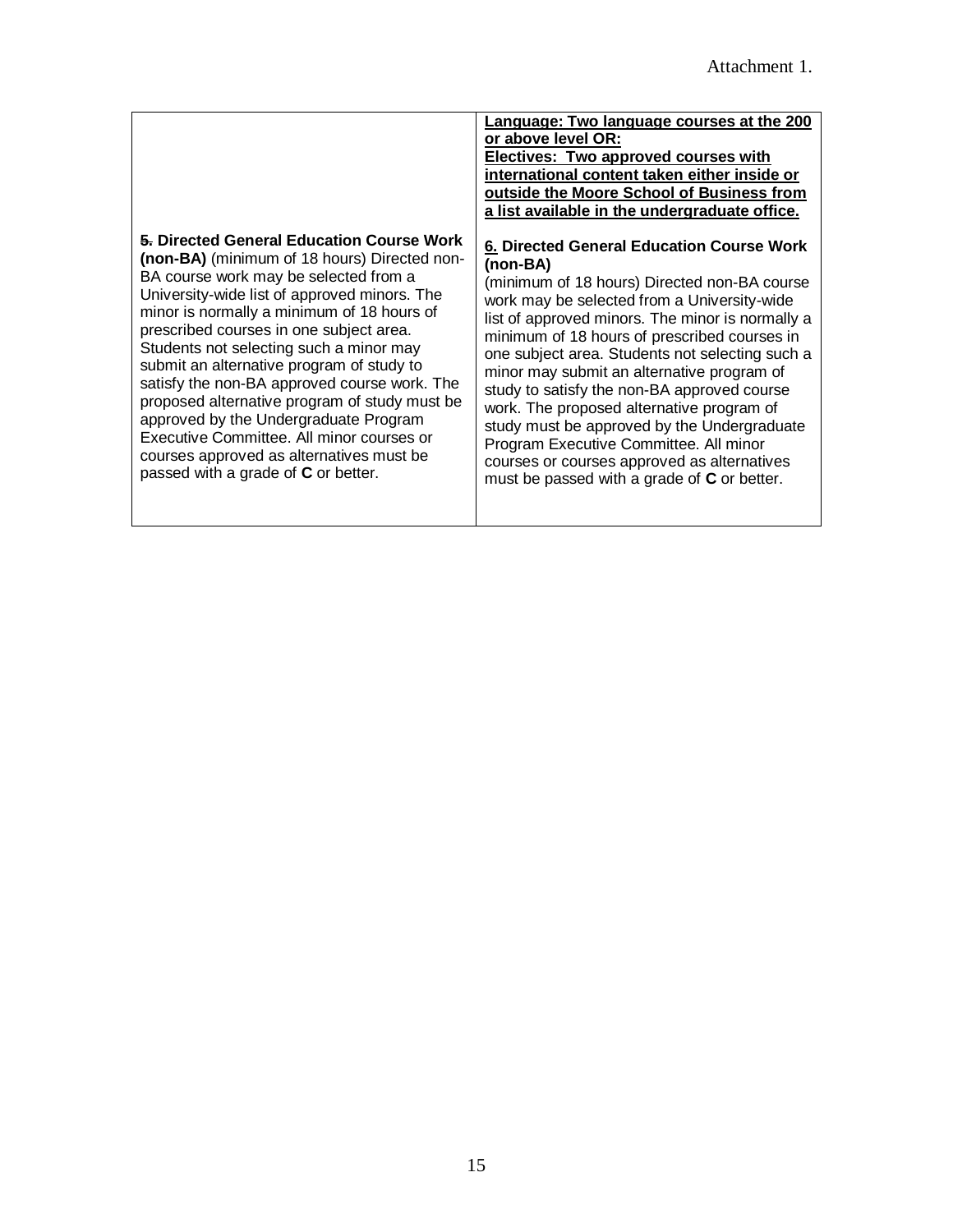# **3. COLLEGE OF MASS COMMUNICATIONS AND INFORMATION STUDIES**

# **School of Library and Information Science**

# **Change in curriculum. Website 2008-2009 Undergraduate Bulletin, B.S. in Information Science.**

| <b>Current</b>                                                                                                                                                                                                                                                                                                                                                                                                                                                                                                                                                                                                                                                                                                                                                                                    | <b>Proposed</b>                                                                                                                                                                                                                                                                                                                                                                                                                                                                                                                                                                                                                                                                                                                                                                                   |
|---------------------------------------------------------------------------------------------------------------------------------------------------------------------------------------------------------------------------------------------------------------------------------------------------------------------------------------------------------------------------------------------------------------------------------------------------------------------------------------------------------------------------------------------------------------------------------------------------------------------------------------------------------------------------------------------------------------------------------------------------------------------------------------------------|---------------------------------------------------------------------------------------------------------------------------------------------------------------------------------------------------------------------------------------------------------------------------------------------------------------------------------------------------------------------------------------------------------------------------------------------------------------------------------------------------------------------------------------------------------------------------------------------------------------------------------------------------------------------------------------------------------------------------------------------------------------------------------------------------|
| <b>Admission</b>                                                                                                                                                                                                                                                                                                                                                                                                                                                                                                                                                                                                                                                                                                                                                                                  | <b>Admission</b>                                                                                                                                                                                                                                                                                                                                                                                                                                                                                                                                                                                                                                                                                                                                                                                  |
| First Year Students. In order to be admitted to<br>the BS in Information Science degree program<br>of study in the School of Library and<br>Information Science, first year students must<br>meet all University admission requirements. In<br>order to continue in the program, each student<br>must attain a minimum USC GPA of 2.50 upon<br>completion of 30 degree-applicable hours.<br>Credit received for remedial work is not<br>counted toward the 30 hours.                                                                                                                                                                                                                                                                                                                              | First Year Students. In order to be admitted to<br>the BS in Information Science degree program<br>of study in the School of Library and<br>Information Science, first year students must<br>meet all University admission requirements. In<br>order to continue in the program, each student<br>must attain a minimum USC GPA of 2.50 upon<br>completion of 30 degree-applicable hours.<br>Credit received for remedial work is not<br>counted toward the 30 hours.                                                                                                                                                                                                                                                                                                                              |
| <b>Transfer Students.</b> A student desiring to<br>transfer to the BS in Information Science<br>program of the School of Library and<br>Information Science from either another<br>college or school of the University or another<br>institution must have a cumulative minimum<br>GPA of 2.50 on all work attempted. Transfer<br>students from other institutions must take at<br>least half of the information science course<br>work in residence at the University of South<br>Carolina, Columbia. Required information<br>science courses from schools taken from other<br>schools must be validated by<br>proficiency tests. No more than 12 semester<br>hours of required Information Science courses<br>from other schools may be applied toward the<br>BS degree in Information Science. | <b>Transfer Students.</b> A student desiring to<br>transfer to the BS in Information Science<br>program of the School of Library and<br>Information Science from either another<br>college or school of the University or another<br>institution must have a cumulative minimum<br>GPA of 2.50 on all work attempted. Transfer<br>students from other institutions must take at<br>least half of the information science course<br>work in residence at the University of South<br>Carolina, Columbia. Required information<br>science courses from schools taken from other<br>schools must be validated by<br>proficiency tests. No more than 12 semester<br>hours of required Information Science courses<br>from other schools may be applied toward the<br>BS degree in Information Science. |
| Keyboard proficiency and completion of<br>ENGL 101 and 102 with grades of $C$ or higher<br>are prerequisites for admission to the BS in IS<br>upper division program.                                                                                                                                                                                                                                                                                                                                                                                                                                                                                                                                                                                                                             | <b>Completion</b> of ENGL 101 and 102 with grades<br>of $C$ or higher are prerequisites for admission<br>to the BS in IS upper division program.                                                                                                                                                                                                                                                                                                                                                                                                                                                                                                                                                                                                                                                  |
|                                                                                                                                                                                                                                                                                                                                                                                                                                                                                                                                                                                                                                                                                                                                                                                                   |                                                                                                                                                                                                                                                                                                                                                                                                                                                                                                                                                                                                                                                                                                                                                                                                   |
|                                                                                                                                                                                                                                                                                                                                                                                                                                                                                                                                                                                                                                                                                                                                                                                                   |                                                                                                                                                                                                                                                                                                                                                                                                                                                                                                                                                                                                                                                                                                                                                                                                   |
|                                                                                                                                                                                                                                                                                                                                                                                                                                                                                                                                                                                                                                                                                                                                                                                                   |                                                                                                                                                                                                                                                                                                                                                                                                                                                                                                                                                                                                                                                                                                                                                                                                   |
|                                                                                                                                                                                                                                                                                                                                                                                                                                                                                                                                                                                                                                                                                                                                                                                                   |                                                                                                                                                                                                                                                                                                                                                                                                                                                                                                                                                                                                                                                                                                                                                                                                   |
|                                                                                                                                                                                                                                                                                                                                                                                                                                                                                                                                                                                                                                                                                                                                                                                                   |                                                                                                                                                                                                                                                                                                                                                                                                                                                                                                                                                                                                                                                                                                                                                                                                   |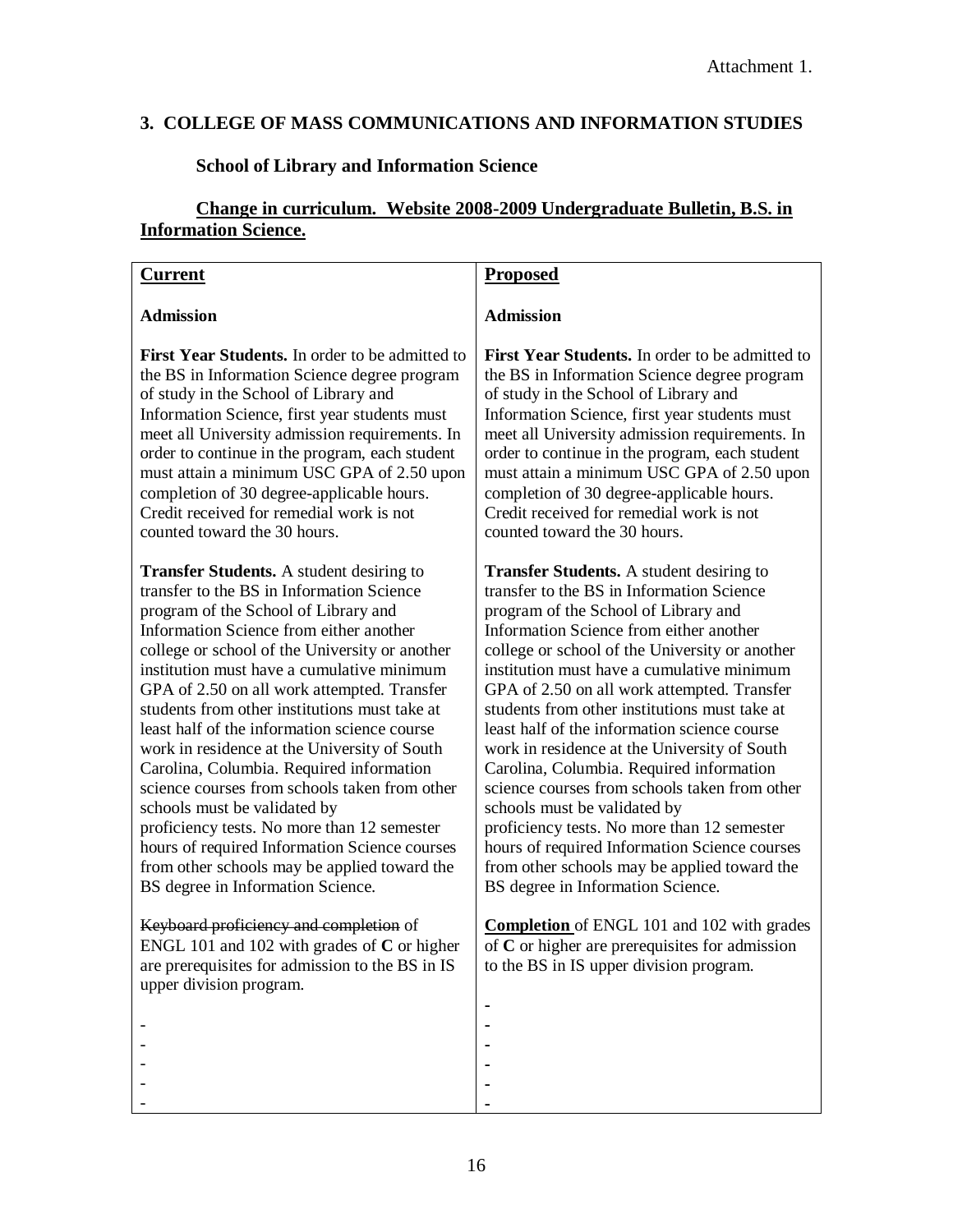| <b>BS</b> in Information Science Degree                                                                                                                                                                                                                                                  | <b>BS</b> in Information Science Degree                                                                                                                                                                                                                                                                                                                                                                                                                                                     |
|------------------------------------------------------------------------------------------------------------------------------------------------------------------------------------------------------------------------------------------------------------------------------------------|---------------------------------------------------------------------------------------------------------------------------------------------------------------------------------------------------------------------------------------------------------------------------------------------------------------------------------------------------------------------------------------------------------------------------------------------------------------------------------------------|
| <b>Requirements:</b>                                                                                                                                                                                                                                                                     | <b>Requirements:</b>                                                                                                                                                                                                                                                                                                                                                                                                                                                                        |
| $(126$ hours)                                                                                                                                                                                                                                                                            | $(126-127 \text{ hours})$                                                                                                                                                                                                                                                                                                                                                                                                                                                                   |
| 1. Satisfactory completion, with a cumulative                                                                                                                                                                                                                                            | 1. Satisfactory completion, with a cumulative                                                                                                                                                                                                                                                                                                                                                                                                                                               |
| GPA at the time of graduation of at least 2.5, of                                                                                                                                                                                                                                        | GPA at the time of graduation of at least 2.5, of                                                                                                                                                                                                                                                                                                                                                                                                                                           |
| all SLIS courses required for the                                                                                                                                                                                                                                                        | all SLIS courses required for the                                                                                                                                                                                                                                                                                                                                                                                                                                                           |
| degree.                                                                                                                                                                                                                                                                                  | degree.                                                                                                                                                                                                                                                                                                                                                                                                                                                                                     |
| 2. Total cumulative GPA of at least 2.5 on all                                                                                                                                                                                                                                           | 2. Total cumulative GPA of at least 2.5 on all                                                                                                                                                                                                                                                                                                                                                                                                                                              |
| course work attempted.                                                                                                                                                                                                                                                                   | course work attempted.                                                                                                                                                                                                                                                                                                                                                                                                                                                                      |
| 3. Approval of a program of study for the BS in                                                                                                                                                                                                                                          | 3. Approval of a program of study for the BS in                                                                                                                                                                                                                                                                                                                                                                                                                                             |
| Information Science and a minor field of study.                                                                                                                                                                                                                                          | Information Science and a minor field of study.                                                                                                                                                                                                                                                                                                                                                                                                                                             |
| <b>General Education Requirements:</b>                                                                                                                                                                                                                                                   | <b>General Education Requirements:</b>                                                                                                                                                                                                                                                                                                                                                                                                                                                      |
| $(72$ hours)                                                                                                                                                                                                                                                                             | $(72-73$ hours)                                                                                                                                                                                                                                                                                                                                                                                                                                                                             |
| English (15 hours)<br>ENGL 101 and 102 (grade of $C$ or better in<br>each)<br>One course from ENGL 282 through 289<br>(ENGL 283 and 285 are recommended)<br>One course from ENGL 460, 462-465, 600-605<br>One additional ENGL course                                                     | English (9 hours)<br>ENGL 101 and 102 (grade of $C$ or better in<br>each)<br>One course from ENGL 460, 462, or 463                                                                                                                                                                                                                                                                                                                                                                          |
| Humanities and Fine Arts (9 hours)                                                                                                                                                                                                                                                       | Humanities and Fine Arts (9 hours)                                                                                                                                                                                                                                                                                                                                                                                                                                                          |
| SPCH 140 or 260                                                                                                                                                                                                                                                                          | SPCH 140 or 260                                                                                                                                                                                                                                                                                                                                                                                                                                                                             |
| <b>MART 110</b>                                                                                                                                                                                                                                                                          | <b>MART 110</b>                                                                                                                                                                                                                                                                                                                                                                                                                                                                             |
| <b>LING 300</b>                                                                                                                                                                                                                                                                          | <b>LING 300</b>                                                                                                                                                                                                                                                                                                                                                                                                                                                                             |
| <b>Social and Behavioral Sciences and History</b><br>$(30$ hours)<br><b>JOUR 201</b><br>Two HIST courses (one must be non-U.S.)<br>Three courses from AFRO; COLA; CRJU;<br>GEOG (except 201, 202, 545, 546); LASP;<br>POLI; RELG; SOST; THEA; WOST<br>Four courses from ANTH, PSYC, SOCY | <b>Social and Behavioral Sciences and History</b><br>(33 hours)<br><b>ACCT 222</b><br><b>ECON 224</b><br><b>MKTG 350</b><br><b>JOUR 201</b><br><b>MGSC 290</b><br><b>TSTM 264</b><br>Two HIST courses (one must be non-U.S.)<br>One courses from AFRO; ENGL (280 and<br>higher except 450 and 460-63), fine arts,<br>foreign language (121 and higher), history<br>(300 and higher), philosophy (except 110,<br>111, 511), religious studies, WOST 111<br>Two courses from ANTH, PSYC, SOCY |